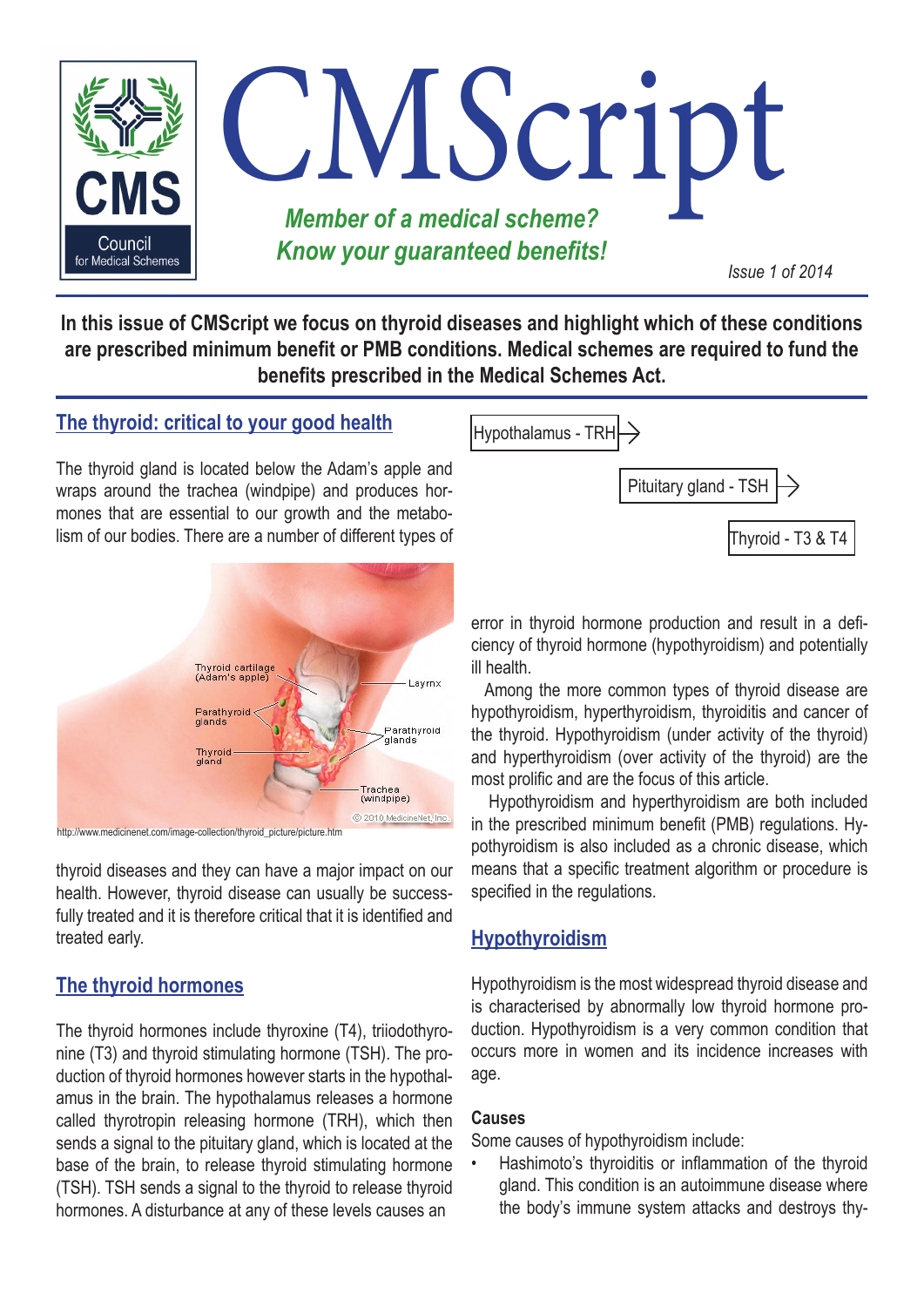roid tissue. The thyroid gland usually becomes enlarged (goitre) and cannot produce the required thyroid hormones. Hashimoto's can be diagnosed by a blood test that checks for anti-TPO antibodies in the blood and/or by performing a thyroid scan.

• Radiation treatment for an overactive thyroid gland (hyperthyroidism) or cancers of the head and neck. This may have shrunk or destroyed the gland.

Surgical removal of the thyroid gland as treatment for thyroid cancer, hyperthyroidism, goitre or cancerous thyroid nodules.

- Thyroiditis or inflammation of the thyroid gland may occur after an illness caused by a virus and may lead to temporary hypothyroidism.
- Failure of the pituitary gland to release sufficient TSH to stimulate production of the thyroid hormones.
- Congenital hypothyroidism is a condition in infants who are born without thyroid glands or with glands that cannot produce thyroid hor-

#### mones.

**2**

**Diagnoses**

Hypothyroidism is diagnosed with a blood test. As the levels of the T3 and T4 may still be normal the detection of hyperthyroidism is the measurement of the TSH, the thyroid-stimulating hormone. Thyroid stimulating hormone is manufactured in the pituitary gland in the brain and not in the thyroid itself. If a decrease of thyroid hormone occurs, the pituitary gland reacts by producing more TSH and the blood TSH level increases in an attempt to encourage thyroid hormone production. The TSH measurement is therefore increased in cases of hypothyroidism.

Only if the TSH is increased is it clinically necessary to measure the T4 count. It is not necessary to measure the T3 count as the T4 is converted into T3.

Abnormally low levels of TSH indicate that the hypothalamus or pituitary gland does not function correctly and does not produce sufficient TSH levels. This will also lead to hypothyroidism but the treatment will differ.

Hypothyroidism requires lifelong treatment with synthetic thyroxin. Treatment is usually provided as T4 (levothyrox-

- lodine deficiency in the diet, or an excessive amount of iodine from foods such as seaweed.
- Medications, such as anti-thyroid drugs namely carbimazole that is used for treating an overactive thyroid, lithium carbonate, used in the treatment of psychiatric illness, or amiodarone, used for controlling abnormal heart rhythms.
- Inadequate production of thyroid hormones by the thyroid gland, called primary hypothyroidism.



### **Symptoms**

The following symptoms may be an indication of hypothyroidism:

- Weak slow heart beat
- Muscular weakness and constant fatigue
- Sensitivity to cold
- Thick puffy skin and/or dry skin
- Slowed mental processes and poor memory
- **Constipation**
- Goitre (increased size of the thyroid)

ine), which is more stable and requires once a day treatment. In most people the T4 is steadily converted into T3 in the bloodstream.

Hypothyroidism is included in the PMB regulations as a chronic disease and a specific treatment algorithm prescribe what should be covered as PMB level of care.

The right leg of the algorithm details that the following must be funded with regards to the pathology tests and treatment for hypothyroidism:

• A TSH must be done first and only if the TSH has an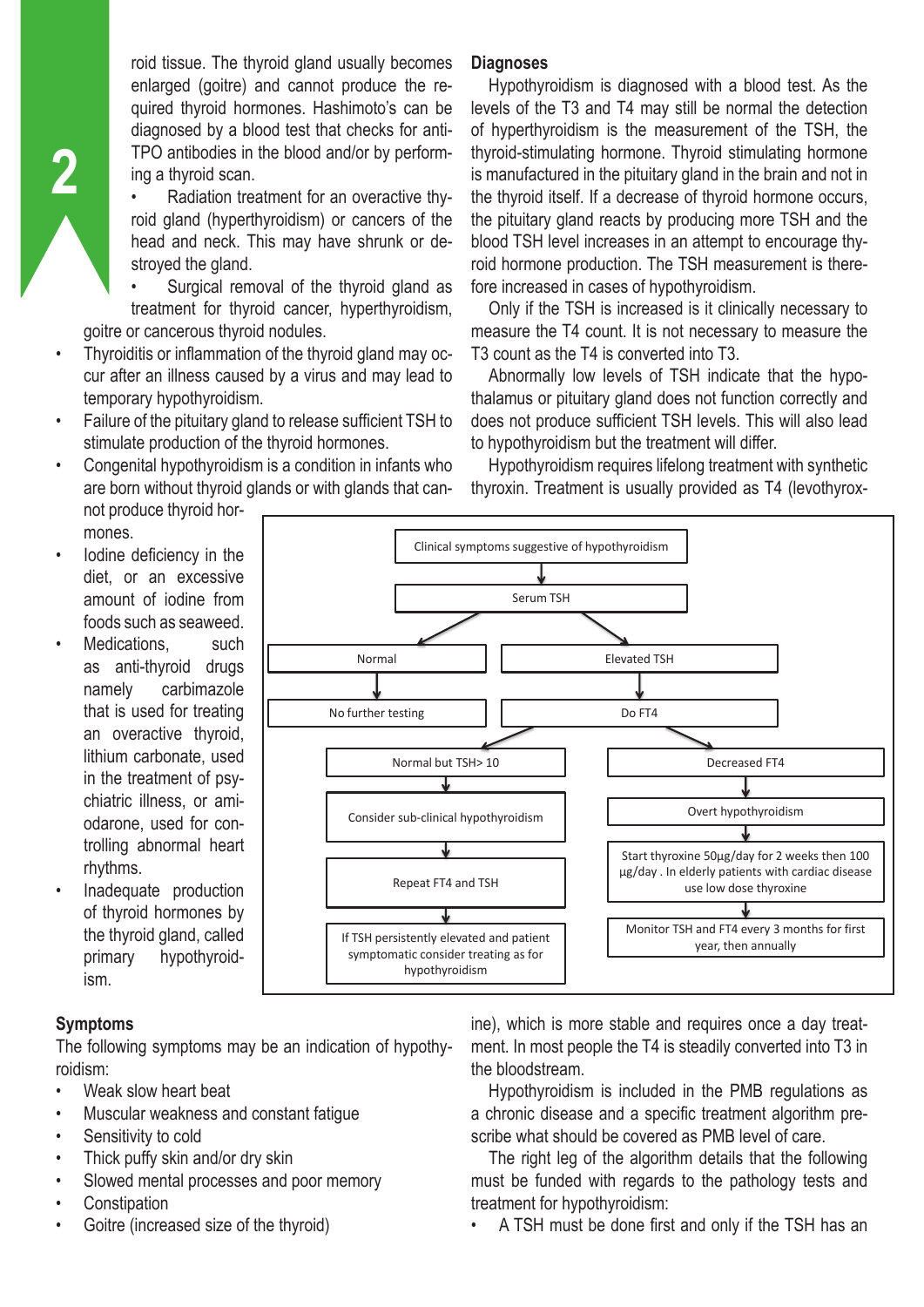increased value is it necessary to do a FT4.

If the FT4 is decreased, medicine management with thyroxine must be initiated. TSH and FT4 levels must be monitored every three months for the first year of diagnosis and then annually.

#### **Subclinical Hypothyroidism**

The left side of the PMB algorithm deals with the diagnosis of subclinical hypothyroidism. Subclinical hypothyroidism refers to a condition in which members do not have the symptoms of hypothyroidism. The thyroid hormone levels are normal but the TSH is increased. This implies that the pituitary gland is working extra hard to stimulate the thyroid gland to produce the thyroid hormones. In the majority of cases the patient can be expected to eventually develop hypothyroidism.

The PMB algorithm specifies that if the TSH is increased to a level above 10 but the FT4 levels are normal, a diagnosis of subclinical hypothyroidism should be considered. The TSH and FT4 test should be repeated and if the TSH is persistently high and the member has symptoms, treatment with thyroxine should be started.

Evidence based literature suggests that the TSH and FT4 measurement should be repeated in four to six months.

## **Hyperthyroidism**

Hyperthyroidism is a condition in which the thyroid gland becomes overactive and produces an excessive amount of thyroid hormone.

### **Causes**

Some common causes of hyperthyroidism include:

- Graves' disease the thyroid gland does not respond to the normal control by the pituitary gland via TSH. The disease is hereditary and more common among women. Graves' disease may be associated with eye disease or skin disease.
- Functioning adenoma (nodule) and toxic multinodular goiter (TMNG). The thyroid gland becomes lumpier as we get older, and in the majority of cases, these lumps do not produce thyroid hormones and require no treatment. However in some cases a nodule does not respond to pituitary regulation via TSH and produces thyroid hormones independently. This is more likely if the nodule is larger than 3cm. A nodule that produces thyroid hormones is called a functioning nodule. If there is more than one such nodule, the term toxic multinodular goiter is used. Functioning nodules may be detected with a thyroid scan.
- Excessive intake of thyroid hormones. Taking too much thyroid hormone is a common occurrence as many pa-

tients who are treated with thyroid hormones do not have regular follow-up blood tests. These patients can be identified by having a low uptake of radioactively labelled iodine (radioiodine) on a thyroid scan.

- Abnormal secretion of TSH. A tumour in the pituitary gland may produce an abnormally high secretion of TSH (the thyroid stimulating hormone) which leads to over signalling to the thyroid gland to produce thyroid hormones.
- Thyroiditis or inflammation of the thyroid gland of white blood cells known as lymphocytes (lymphocytic thyroiditis) may also occur. The inflammation may cause the thyroid gland to leak and an increased amount of thyroid hormone is released into the blood stream.
- Excessive iodine intake The thyroid gland uses iodine to make thyroid hormones. An excess of iodine may cause hyperthyroidism. Certain foods, supplements and medications contain high levels of iodine and may lead to excessive intake.

#### **Diagnoses**

Hyperthyroidism may be suspected in patients with:

- Rapid forceful heartbeat
- **Tremor**
- Muscular weakness
- Weight loss in spite of increased appetite
- Restlessness, anxiety and sleeplessness
- Profuse sweating and heat intolerance
- Diarrhoea
- Eye changes
- Goitre (increased size of the thyroid)

Hyperthyroidism is diagnosed with a blood test that measures the levels of thyroid hormone. The main blood test is the measurement of the TSH levels. If increased amounts of thyroid hormones are present the TSH level falls in an attempt to reduce the production of thyroid hormone. If however the excessive amount of thyroid hormone is caused by a TSH-producing pituitary tumour, the levels of TSH will be abnormally high. If other conditions are suspected such as Graves' disease, antibody screening and a thyroid scan will be done. Thyroid scans are done using radioactively labelled iodine, which concentrates in the thyroid gland.

Hyperthyroidism is included in the PMB regulations under the diagnostic treatment pairs. The treatment specified in the PMB regulations includes all medical management: